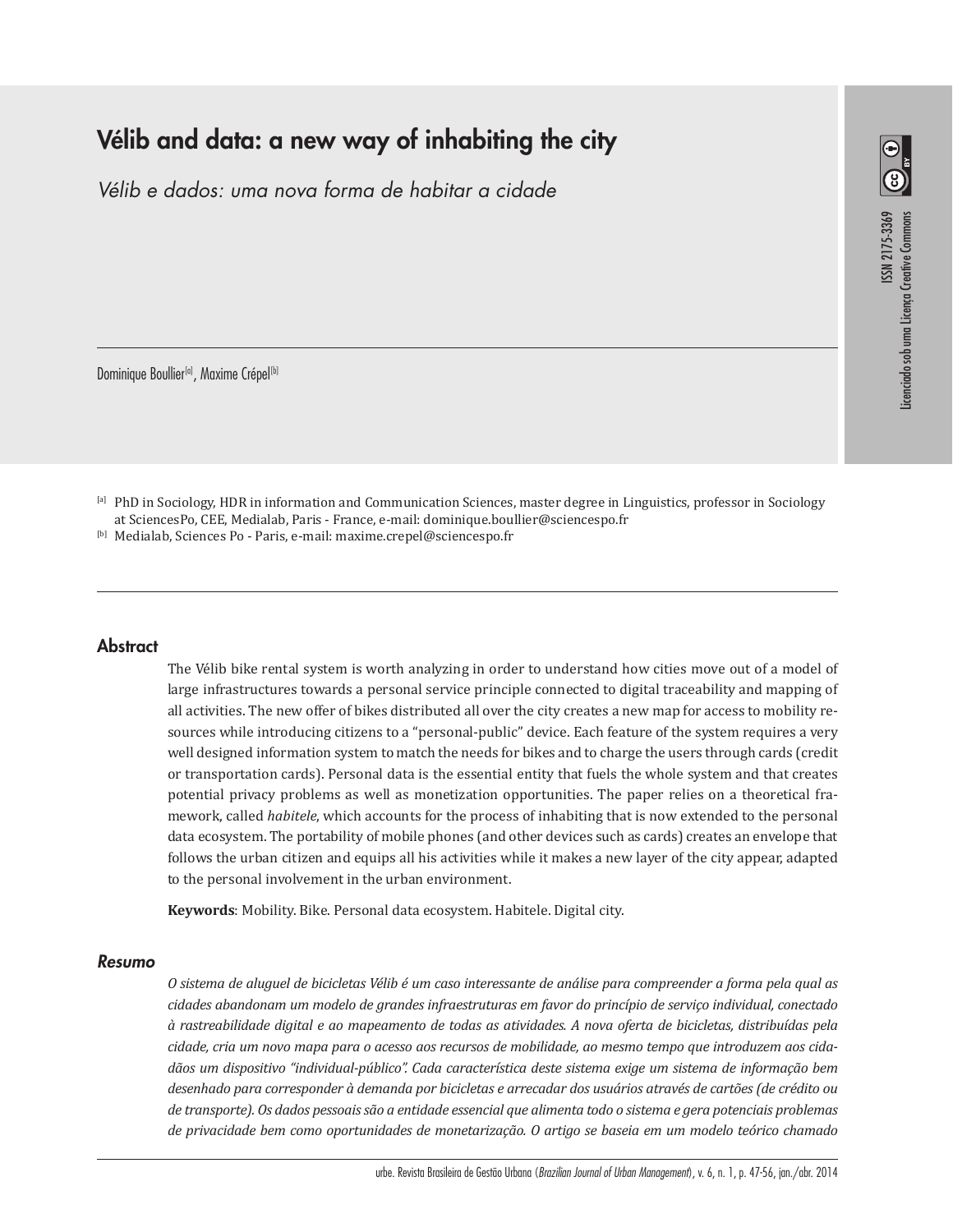habitele*, voltado à análise do processo de habitação que agora é estendido para o ecossistema de dados pessoais. A portabilidade de telefones celulares (e outros dispositivos, tais como cartões) cria um envelope que acompanha o cidadão urbano e complementa as suas atividades, ao mesmo tempo em que engendra o aparecimento de uma nova camada da cidade, adaptada ao envolvimento pessoal no ambiente urbano.* 

*Palavras-chave: Mobilidade. Bicicleta. Ecosistema de informação pessoal. Habitele. Cidade digital.*

# **Introduction**

The Vélib-type bicycle system is now quite common in cities around the world. Many of these cities decided during the last 10 years to follow the examples of Rennes (1998), Lyon (2005) and Paris (2007), trying to avoid the failures of Berlin's Call a Bike. The principle is a rather strange private-public partnership based on a contract between a private advertising company and the city governments. According to this contract, the city sells the billboards on the transportation systems in exchange for the installation and management of a network of stations renting bicycles at affordable rate. The contract may seem a strange transfer of rights and opportunities for these companies but it is a key feature of the data exchange that is required for operating the system reliably.

The landscape of cities has been changed by the installation of a network of Vélib stations where citizens or tourists can rent the bike for a short period of time for a very small fee. Identical bikes are parked in stations along the streets where anybody can rent them through a terminal. The user must insert his credit card, choose a password and he receives a one-day ticket, allowing him to rent a bike for 24 hours, by period of 30 minutes. Bikes are identified by a chip connected to the rack that detects when the user returns the bike. Frequent users can subscribe to the service for periods up to one year and simply scan their public transportation access card on the rack to identify themselves. The whole system is controlled by a central command center where all movements and status of bikes and stations are monitored using the chips' information as well as CCTV. All these new opportunities have transformed the behavior of urban inhabitants. The availability of inexpensive rental bicycles enables them to bicycle while avoiding the stress of bike ownership — bikes being the most commonly stolen object in urban environments.

This article focuses on the impact on behavior of the transfer of personal data into the operator's digital network, which creates a new access experience for inhabitants and other users of bikes. The analysis is based on a precise study of the technical system. It relies on observations and specifications, on a review of media and academic literature, of web conversations, and on participants' observations of users' behaviors. It was conducted during the habitele project, an international research project funded by the ANR (French Research Agency) that can be followed on the blog http://habitele.blogspot.fr/.

Access is not only a mantra for socio-technical visionaries such as Jeremy Rifkin: it is a major feature of the experience of inhabiting a city that depends strongly on the quality of the personal data sphere that is built around the user. This is why the conceptual framework of habitele (BOULLIER, 2011a, 2012) can help decipher the changes that are affecting the urban landscape and urban behaviors. Moreover it is an opportunity to reconsider the strong connection between habitele (based on personal data ecosystem), habitat (based on buildings and urban space) and "habitacle" (based on transportation bubbles that we create). These three dimensions of the human capacity to create interiors and to build envelops (as Sloterdijk, 2011, proposed it) will require, in the Vélib case study, to be very well designed and connected in order to produce the sought-after quality of urban experience. The neologism "habitele" seeks to account for the anthropological transformation we are experiencing, as two thirds of human beings have become equipped with a mobile phone (6 billion subscriptions, i.e. approximately 4.5 billion individual users, as of December 2011). This "connected being" status changes our mood, due to an alert state of mind; our everyday interactions, based on awareness more than presence; and our coordination skills, because of traceability. But it also offers the opportunity of switching between social worlds we are affiliated to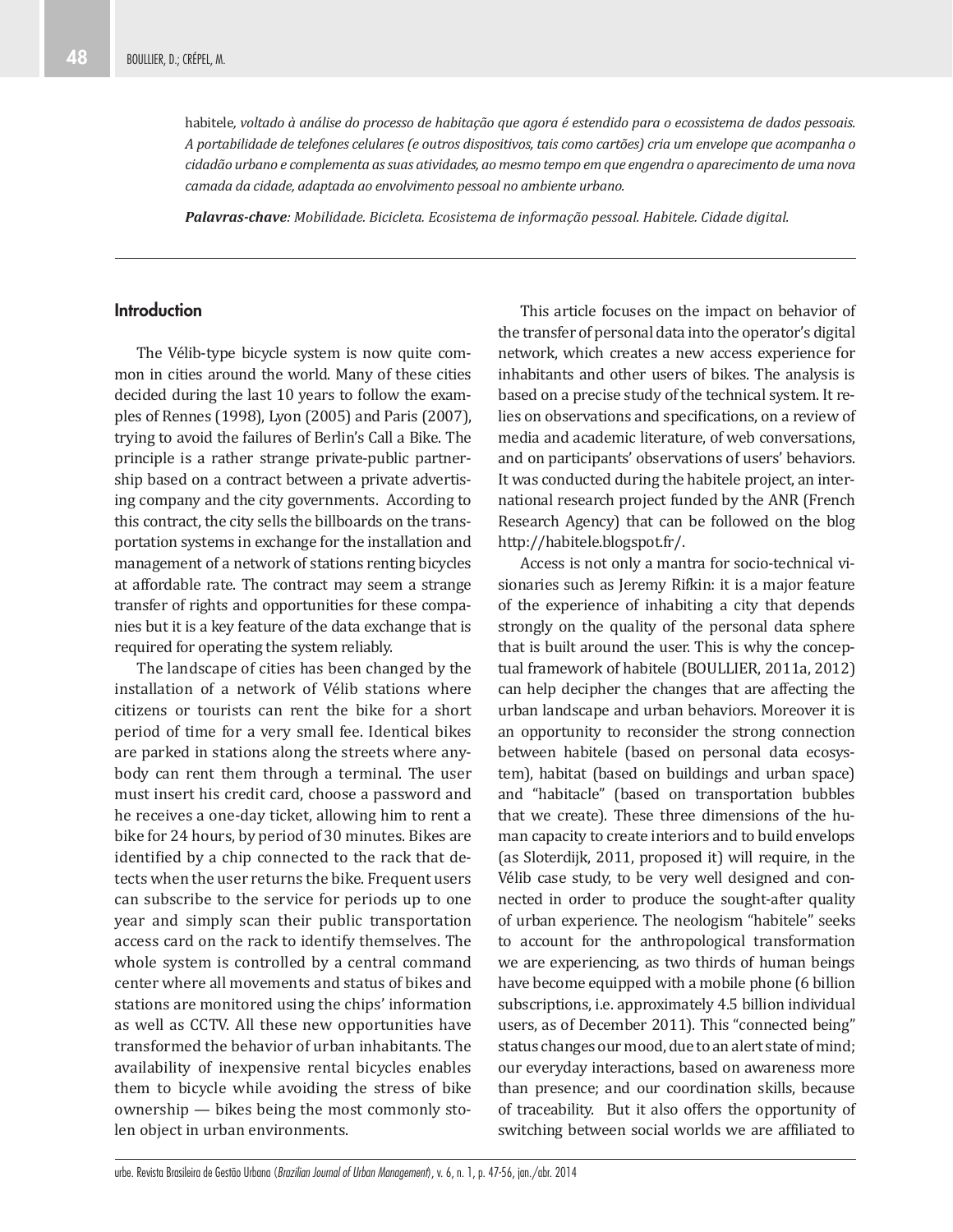— be it socio-demographic features or peculiar tastes that connect us to an ephemeral community. These affiliations create a new web of relationships, some of them supposedly private and others deliberately public, while these boundaries become increasingly blurred and challenge the rules of privacy. These affiliations may rely not only on mobile phones per se but also on other physical and virtual service access methods such as credit cards, keys, dedicated applications, and credentials of various kinds. Each of these possibilities is a common feature in mobile phones, but none of these has yet fully merged with the others in the device. This global environment of digital identities constitutes the habitele. Coining a new concept was required in order to avoid being trapped either in the innovation frenzy or in the repetition of postmodernist and individualist tropes. The concept of habitele is strongly connected to urban issues because it extends the human capacity of inhabiting to this web of digital affiliations, transforming, for instance, an individual into a "Vélib user", easily traced through the provider's service database.

#### **Urban mobility revisited**

Until recently, the solution to traffic congestion issues relied on the development of large technical systems that are known and labeled as public transportation systems. The problems of door-to-door service and of breaks in continuity remain unsolved. Every traffic manager knows that this is where the car still makes a difference. However, one key feature of the car tends to be underestimated and will be the main target of our demonstration of the relevance of habitele. This feature is the ability of the car to produce an envelope, which is experienced as a protection from the environment (natural, urban and social) as well as an extension of a habitat. Within it, personal tastes and preferences can be displayed, notwithstanding the apparent standardization of cars all over the world. This is an advantage no collective transportation system seems to be able to provide and this can be considered as one of the major explanations for the long lasting attachment to the car (FOUILLÉ, 2010). However the dream of a "personal collective" transportation system never disappeared, as B. Latour (1996) told us in his story of Aramis. Bikes, until recently, were not considered as capable of competing with the car, for various reasons, among which the effort required, the absence of protection of any kind, the failure of streets to adequately protect bike paths, the risk of theft, and so on. Although bicycling was valued as a sport, as contributing to better health, and as a very efficient and ecological mode of transportation (even in Illich's terms of general efficiency, Robert, 1980), bicycling in cities as an everyday practice remained difficult. Moreover it was often dismissed as either old fashioned or masochist. With the introduction of the Vélib-style system, we consider that the anthropological balance may have moved in favor of bikes as a means of mobility. The quality of the experience no longer depends on ownership and does not require a long-term engagement. Rather, it depends on there being a permanent display of opportunities through a very well designed distribution of Vélib stations throughout the urban space. The urban environment was changed in order to become a web of bikes stations, covering more densely the cities than the public transportation stations does and, by doing so, alleviating the liability of the door-to-door connection. "Your" bike is not in your courtyard anymore, for sure, but it is so easy to reach at the station next-door that you can build new strategies based on this availability. The visual display of this permanent availability is absolutely crucial for enhancing the attractiveness of the service and the trust in its reliability. Today the bicycle, although not owned, has become part of the inhabiting experience. It has become an extension of homes and workplaces, much like garages and parking lots. The issue of the quality of the envelope remains unsolved. There are no guarantees of quality, not even in the new design of the bikes used in these systems. The new bikes do not provide the user with any feeling of protection of an interior. On the contrary, the experience becomes one of detachment in which the user feels he or she is using a common or a publicindividual good (AMAR, 2010). What is required is a new sense of collective property. This sense is, however, constantly challenged by the high rate of vandalism against these public bikes (TIRONI, 2013). This is where the connection with habitele and the new design of the extensions of our selves through data and services become critical. Why?

Producing an envelope is not only a question of producing a physical container (as is the car) and not only a question of the legal extension of personal rights to some assets (as are property titles). It relies much more on the quality of the web created between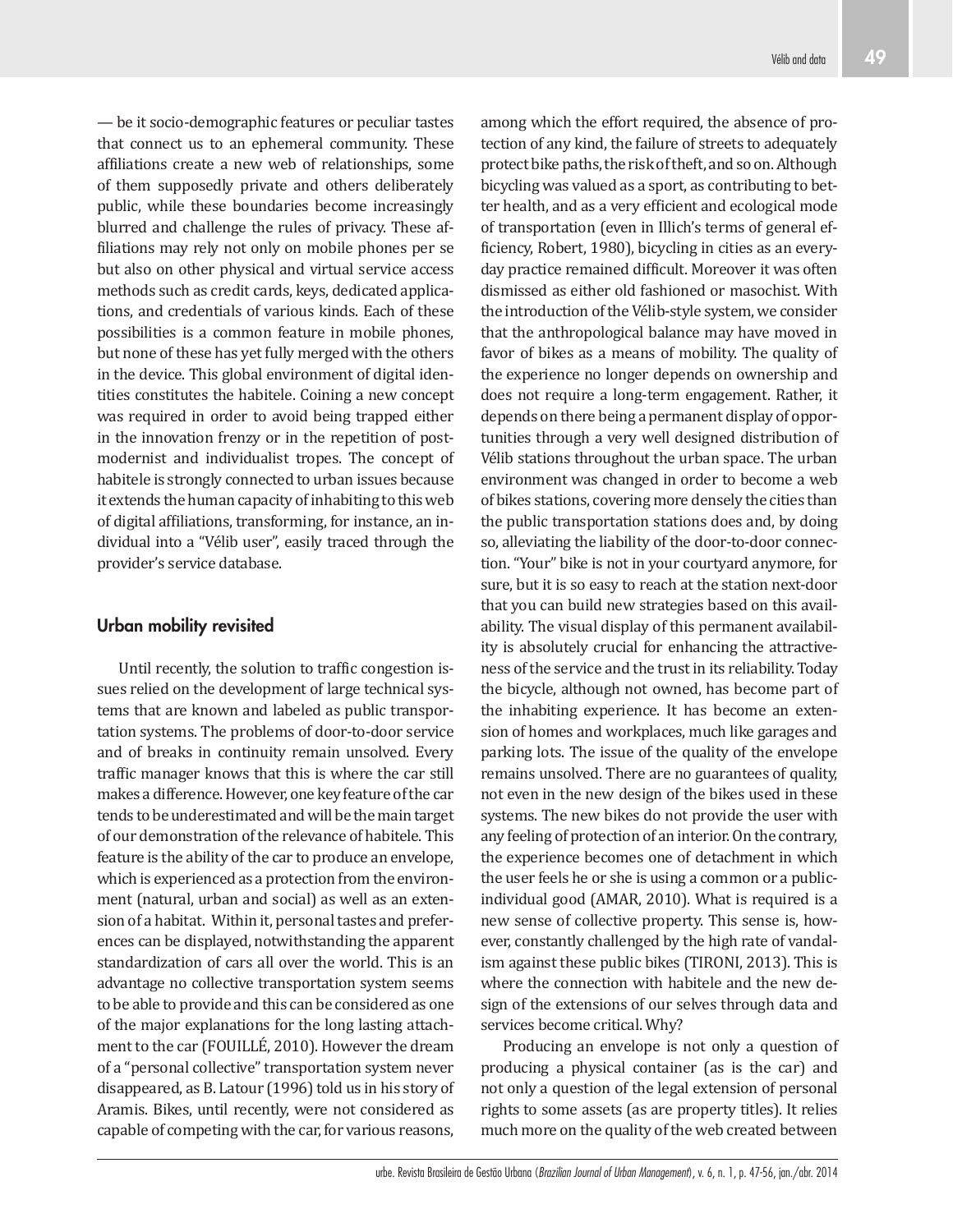the service provider, the technical resources (bikes and stations) and the users. In order to understand these links and their importance for the creation of a seamless experience, we must get into the details of the various mediations that contribute to these permanent connections. One key feature is that the chain of contributions must create a feeling of trust in the service and of reliability from the technical and legal points of view. Trust becomes the result of the various arrangements that are so well sealed that they become natural or taken for granted (SCHUTZ, 1962). At the moment, the access itself might be considered as transformed into a permanent resource of the individual. The extension of one's sphere of influence becomes visible through these bike systems. However, to achieve this "society ready made", one must account for the work of each specific link, for the "society in the making", to use the terms designed by Bruno Latour (2005). This article will focus on the following technical architectures that are all an intrinsic combination of physical intervention and qualities and data flows, in which habitele can be reconsidered and tested, not as a separate field (the world of data, the cloud, the intangible and so on) but as a very effective grip on the world in all its aspects.

# **The web of stations in the city and the web online: how they cooperate to distribute bikes through the city**

Let us start by the more visible and fascinating quality of this system--the distribution of bikes stations throughout the city and their (supposed) permanent capability of offering a bike to any potential user. This problem of reliable availability cannot be solved simply by carefully designing a dense network of stations. There are 1,800 Vélib' stations distributed throughout Paris and in the 30 surrounding communities (this compared to 298 metro stations in Paris) with an average distance of 300 meters between stations. How can a service that relies for its efficiency and cohesiveness on the behavior of so many individuals guarantee the appropriate distribution of the 23,000 bikes so as to ensure bikes are available for the next users? If such a system model existed, it would be a powerful demonstration of the emergence of equilibrium in complex systems but, unfortunately for utopians, this is not the case. Bikes are used following specific patterns where, for instance, the ones on the top of the hill are more frequently used while almost nobody cares about cycling back uphill, and some destinations are more attractive than others. In addition ridership is affected by ever changing weather conditions. Of course, the service tries to reward good practices and allocates a bonus of 15 minutes to the bikers who would leave their bike at a bonus station, but this moral system cannot ensure the appropriate distribution of the resource. This coordination work — or articulation work as Anselm Strauss et al. (1985) put it requires a very well informed and reactive service of bike redistribution among the stations. This means there must be trucks to carry the bikes back up the hills or elsewhere in the peripheral areas, staff (160) people in Paris not including maintenance agents), and information systems able to track down the occupation status of any specific station and to transfer the information, to compute the resources available and to allocate them following a model of users' behavior. The importance of this maintenance work is well understood by urban managers because it is critical to users' (who are also voters) satisfaction. And every missed link reduces trust in the service, which leads users to exit the system without expressing their "voice" (HIRSCHMANN, 1970) to the help desk. The distribution of bikes must be rearranged frequently to fit with future users' behavior so that the feeling of continuity of the service is maintained. This level of quality is obtained through sophisticated databases. The efficiency of mathematical models is undermined by the instability of individual behavior, which is very sensitive to weather, events, and so on (TIRONI, 2013). While modeling was supposed to fully describe patterns of bikers' behaviors, it appears that the most important improvements depend on the local expertise of the staff that reallocates the bikes in the stations with their trucks.

Another link seems rather underestimated: the expertise of users and their connection to the information systems. By not accounting for this link, the system appears not to have any relationship with the personal data ecosystem, which is at the core of our habitele model. However, companies process a huge amount of personal data, i.e. all the traces we create by our digital activity. The database and the models are ineffective unless they are fueled by the extensive traces of every bit of users' mobility. Biking is no longer simply using a bike, it means being tracked down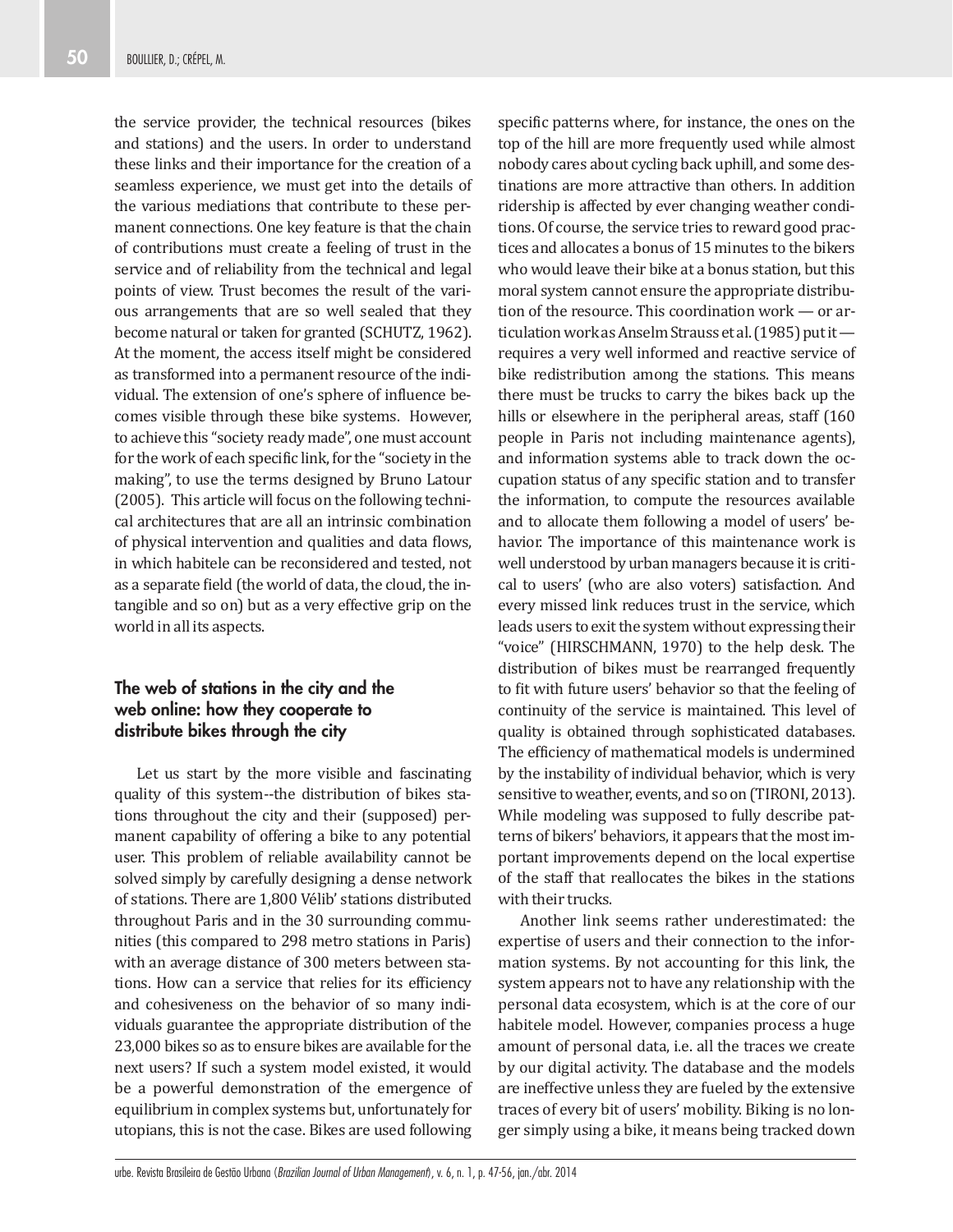for each segment of trip (the basic fee limits the use to 30 minutes) and accepting it. We shall come back to the issues of privacy that arise immediately, but at this point, the technical part of the process of coordination is our main focus. Providing a system with this kind of data is not optional, it is the prerequisite for the use of the bikes because no one can unlock a bike without interacting with the terminal, through various interfaces, depending on the kind of subscription that was adopted. Access to the service means giving access to information about your behavior to the service information system; there is no other way to gain the power of biking whenever you want. Is it any different in the case of other transportation systems? Yes, but it is a rather small difference, because many non-usual commuters can use tickets that are anonymous while, for the bike rental systems, they must use their credit card and obtain a ticket which delivers a personal status (including a personal code). Is there any difference with cars? Yes, and a huge one, because car drivers do not give any information to any authority about their destinations and nobody can track them (a freedom which is not guaranteed by NSA anymore). Is there any difference with the web of data surrounding the use of a private bike? Yes, because the data commonly used are maps and GPS services to locate areas of interest but not specifically related to the bike. To a certain point, it would be easy to argue that private bikes are the less traceable devices (no plates, no license, no fuel, no tax and no electronic system of any kind). In that sense, private bikes contribute to the extension of the personal data ecosystem. They do not create a new digital envelope of their own, and for some users, it can be considered as good news. So, this is our first point: creating this extension of resources for citizens requires that they agree to have their data incorporated in the bike services' information system. This is where the bike rental system becomes not so much a public transportation system as a new protocol for delivering access services. The two webs (the one of stations and the one of information) are connected through the use of terminals located at the stations. Their management differs but each relies on the other. Users are involved in both and generate flows of bikes as well as flows of data, although operators whose job is not exactly equivalent to the models implemented in the information system rearrange the bikes on the field.

# **Occupation of physical space and of digital cells**

Another feature modifies the material dimension of a city. Space is a rather scarce resource and competition between various uses is frequent. The decision to allocate some space for installing bikes stations or for creating bike paths on the streets means not only cutting down the influence of cars on the city design but also modeling and predicting the behavior of people who might be interested in the service in order to select the best spots and to distribute them all over the city. One important use of the information system will consist in testing the relevance of the models and assessing the weakness of some choices previously made, in order to redesign the distribution itself. As Tironi (2013) explains and as we said, those models cannot account for rather whimsical behavior, influenced by a number of parameters that seem difficult to combine, at least in linear logical models. Even though applications dedicated to tracking the behaviors of station-users can be displayed in a fancy way, they do not provide sufficiently sophisticated patterns for improving the service.

In the meantime, the intensive tracking process creates an opportunity for users to use data localization on their phones in real time. Access is not only a question of rights, when equipped with an efficient information system made available through smartphones applications. The average user is able to orient himself in the city with the permanent display of the resources located in his close environment. Applications map the proximity of bikes stations as well as the number of bikes available. More than 40 of these applications are available for free or sold on the Android market, some dedicated only to Paris and others to many cities in France and in the world. This is a major change in public transportation policies in which the service is not only produced in generic terms but can be described from the point of view of the user, from his GPS location information, and in real time. The user experience itself changes thanks to these location devices and not only thanks to bikes. By using a GPS on one's phone, one can rearrange the whole city according to one's interest of the moment and to make the relevant service pop up instantly in the neighborhood although it was almost invisible a minute before. This is why this service is especially useful for locating bike stations that are not visible on main streets. The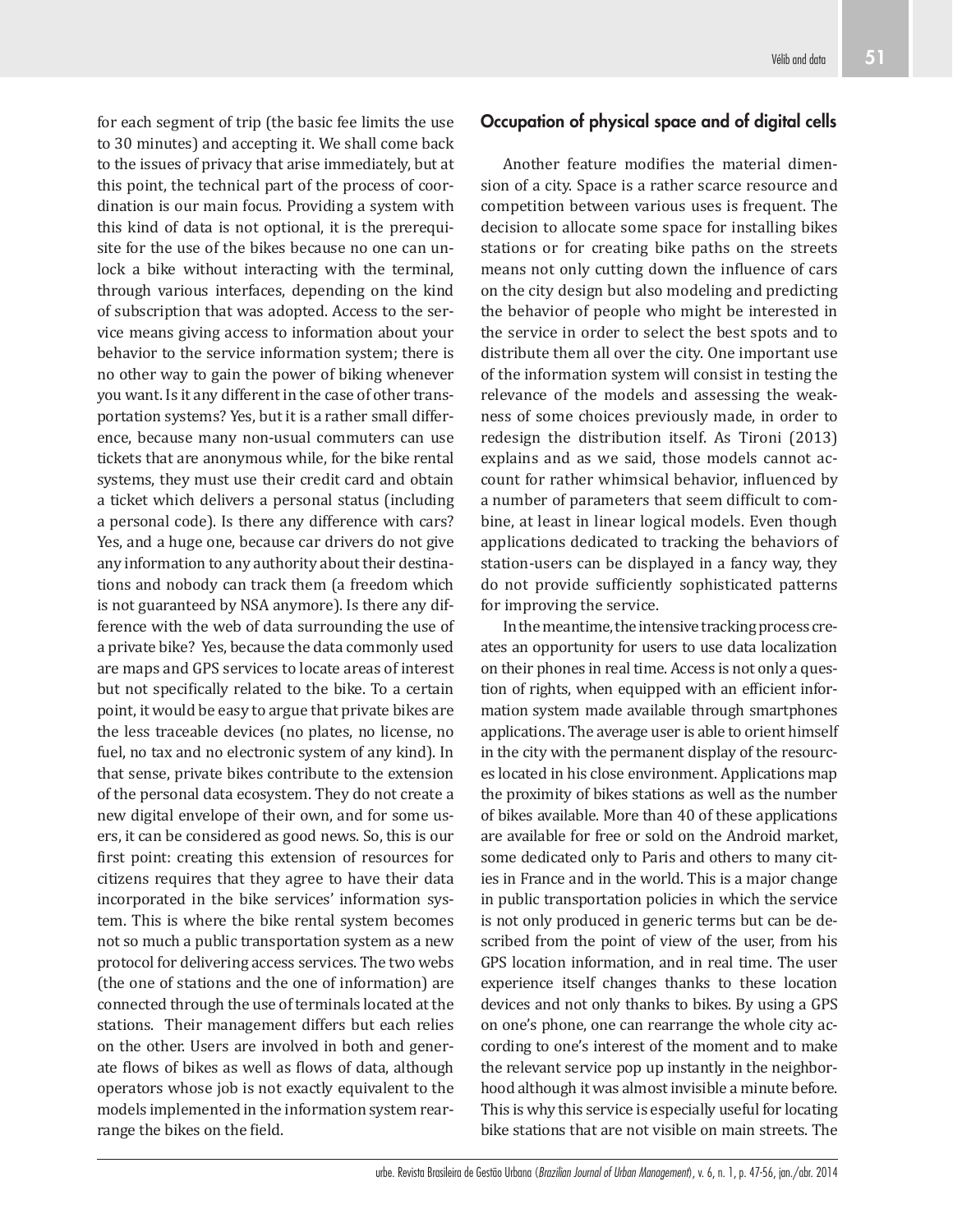availability issue is solved for the spatial aspect of it. But access is also a question of "kairos" (the god of the right moment), of time, since traffic generates flows of activity and permanent changes in the status of the resources. This is true for buses or metros, for which one needs to know not only the location of the nearest station but also the frequency of trains. However this real time information is still seldom available to users. In the case of bike stations, this information makes different tactics of mobility in the city possible and creates a sense of belonging to a living technical system, in which the user is really the target and not only the recipient of traffic information along predicted routes. The city seems to rearrange itself around individual points of views and moments of activities.

Also, the interface itself produces an interesting shift in a person's relationship with the city. Maps are now the common frameworks for orienting oneself in the city. It was meant to be the case before, but rarely was, due to the problem of auto-reference and placement of one's personal position. This situation explains the importance of the "you are here" feature, a prerequisite to begin the investigation in physical maps in urban space. There is no such problem with GPS, as anyone becomes the center of these dynamic maps, always focused on the real position of the user. It may seem a very limited change. But, in fact, the penetration of cognitive technologies in everyday life is a very important one. Maps are experienced as maps-for-action and create a common knowledge we label as "folkmapping" (BOULLIER, 2011b), in reference to folksonomies (CRÉPEL, 2008). Their pervasiveness in all applications reveals how they have become more powerful than any language description. The city and its representation are becoming increasingly user-centered, focusing on the citizen, at least the one who is equipped with those smartphones and GPS tools. But the pervasiveness of maps on mobile phones reaches such an extent that it might become the main interface for orientation and searching, something Google understood a long time ago therefore investing in Google maps and street view, greatly, which affected the relationship to the city as an uncertain environment. There is no longer room for surprises, expectations, or confusions. The average user now knows exactly where the next bike stations are, their appearance, and how many bikes are available. This is also the case for restaurants, cinemas and many other services connected to GPS, maps and street views. These applications really gain momentum only when used on the cell phone, strongly connected to the body and to its situated environment. They create this bubble effect typical of habitele. Of course, this is not specific to bike systems but the connection to a service as complex as this bike rental service requires such an efficient application. This is another link which is both mandatory for the service to be delivered (offer) and critical for providing a rich experience of immersion and control in the city (demand). Of course, the counterpart is that every user agrees to provide the service with all personal information that might be associated with the GPS application dedicated to the bike system. And the wheel goes on, since it produces more data for the information system to process, model and disseminate to other processes and so on.

#### **Maintaining bikes and designing interfaces**

Another key feature of the quality of service is the maintenance of the bikes themselves. Vélib bikes are produced in Hungary by the French bicycle company Mercier and are maintained by JCDecaux. The price per bicycle ranges from 300 to 650 euros. They are three-speed bicycles, each weighing approximately 22.5 kilograms. Vélib bikes are equipped with always-on LED lighting powered by a fronthub dynamo, a locking system, and a basket on the handlebars. These technical features are significant and the result of many deliberate and controversial decisions. They assume an implicit model-user as Eco put it for the reader, including a specific style of use. Maintenance also requires a contribution from the user who is not supposed to use the bikes in ways that would damage their performance. However there are many situations where users, deliberately or not, give back out-of-order bikes and there is no way to inform the service provider, even if one intended to do so. This is the flip side of the common good style: a person feels no responsibility at all for the maintenance, which means a high cost for the service provider. In Paris, in 2010, under the terms of the city's contract with the operator, the cost of bike thefts was charged to the city. This trend in public behavior was enhanced by a cultural evolution specific to inner-city youth, in which stealing a Vélib becomes an initiatory ritual to be performed.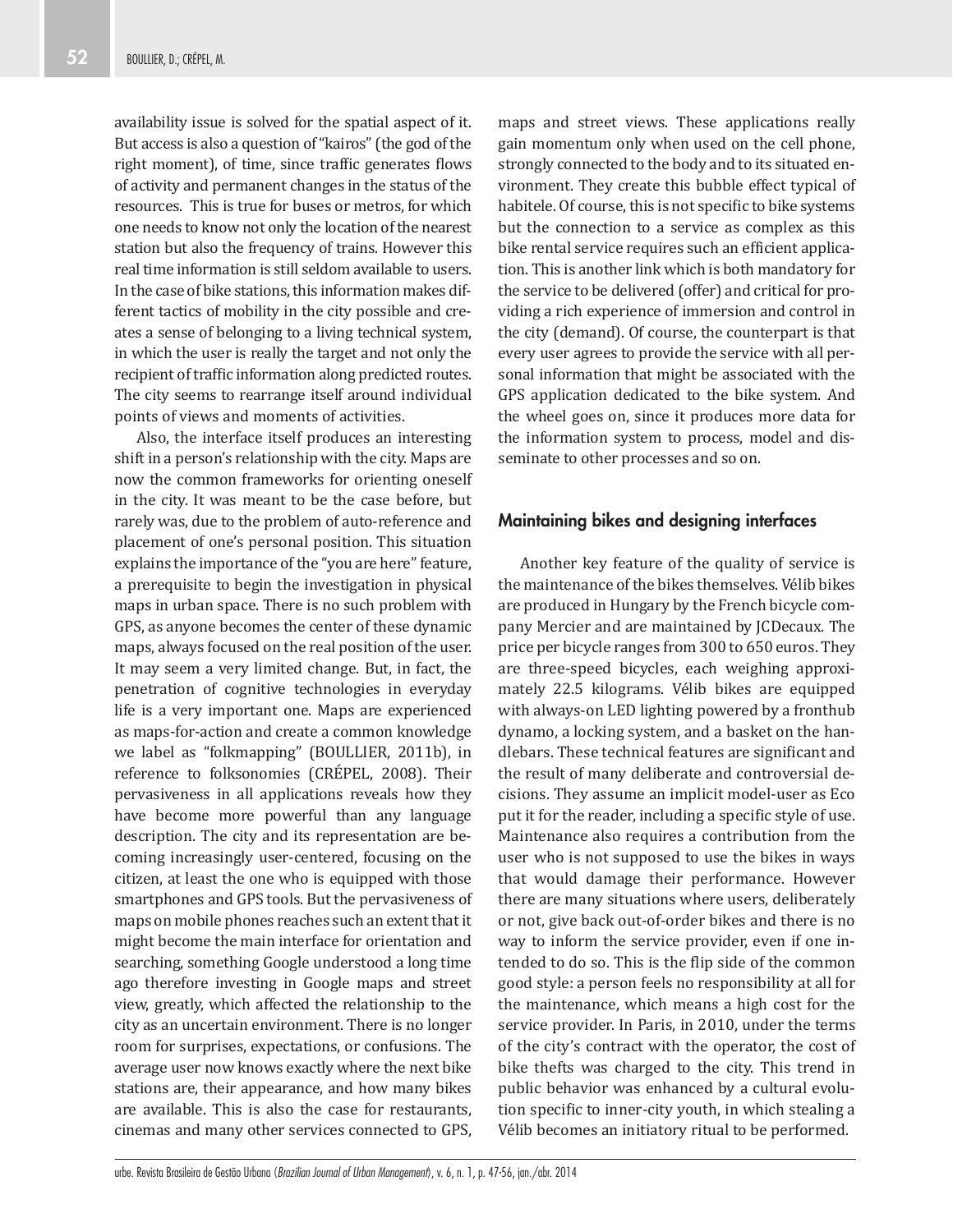This is an important aspect for habitele and habitacle, because the shift to a common good status is still connected to individual use and the absence of a feeling of property can lead to a failure to take care of the habitacle. Because one cannot identify with or appropriate the resource, one may lack the minimum civic mindedness to feel responsible for a common good. However, this is something that could be improved using the digital network capacities. This could be a part of the empowerment of the users' community if a service like "see click fix" were created for any user to get connected to a general trouble report system. It would value the contribution of average citizen to the common good and invent a new cycle of maintenance based on more collective responsibility.

Another aspect of the system design can be critical. The model-user was not created only for the bikes features but also for stations and connection features. The interfaces were carefully tested and seek to accommodate many different styles of uses and to allow non-expert users to get familiar with the service. However, the length and the complexity of the process for those using it for the first time remain an obstacle to the expansion of the community of users. This is why access becomes fluid only when one has a Navigo pass (the general transportation pass in Paris region) or a Vélib card and allows the user to place its card in contact with a bike rack and to retrieve the bike immediately. The long-term user uses these cards equipped with a RFID chip, contactless smart cards using the Calypso standard1. Through antennas and waves, the connection may look immediate and create this fluid experience of being a member of a club or a quasi owner of the service, using bikes whenever one wants.

This contrasts with the five-minute process required for non-registered users. Habitele is based precisely on this process of habituation, of naturalization of relationships with the environment. The comparison is interesting between the frequent and registered user on the one hand and the newbie or unregistered one on the other hand. These model-users are quite different and the gap in user-friendliness is huge. The registered user is so well incorporated in the information system that he is experiencing the pleasure of being a member, of being within, of the quasi disappearance of boundaries between him and the technical system. It is only when one can observe the work required for the non-registered user that the natural status of the coupling to the system reveals the whole process that had to be performed in order to achieve this "taken for granted" status, as Schutz (1962) labeled it.

# **The credit card as the key ID**

Now let us focus on a third mediation that is clearly relevant for habitele: the credit card payment and the consequences in terms of personal data that are exchanged stored and processed. The experience of a frequent user, where there is no further need for registration, contract and interface manipulation, is a compact process--the most condensed one. In contrast, the first time user will feel trapped in a long and complex procedure in which the credit card is a key resource. One must accept this rule: no credit card: no use of the bike service. It means relying on another technical system, supposedly widely shared, and so taken for granted that it does not dissuade users. The moment one enters this area of data exchange based on a credit card, a very well designed social world is revealed and mobilized. Credit card traditions took 30 years to become shared among the French population, and a specific version of it, the one with a chip embedded in the card, was invented by Moreno…in France during the seventies. This system (Visa and Mastercard are the global networks that constitute the oligopoly of this financial transactions industry) seems to be destined to extend to the entire world, although there are some variations and restrictions regarding the full digitization of the transactions (paper slips still have to be signed in many countries). This process is as important to understanding what we call the "personal globalization" as the global dissemination of cell phones over a 15-year period. Credit cards effectively lower national boundaries because national currencies are no longer required for financial transactions. The credit card, a personal device, attached to one's personal bank account, can travel across borders and has become essential in many situations. However, over-reliance on a credit card may create problems depending on local practices regarding the implementation of digital currency. Now that the use of credit cards is taken for granted for any kind of transaction, even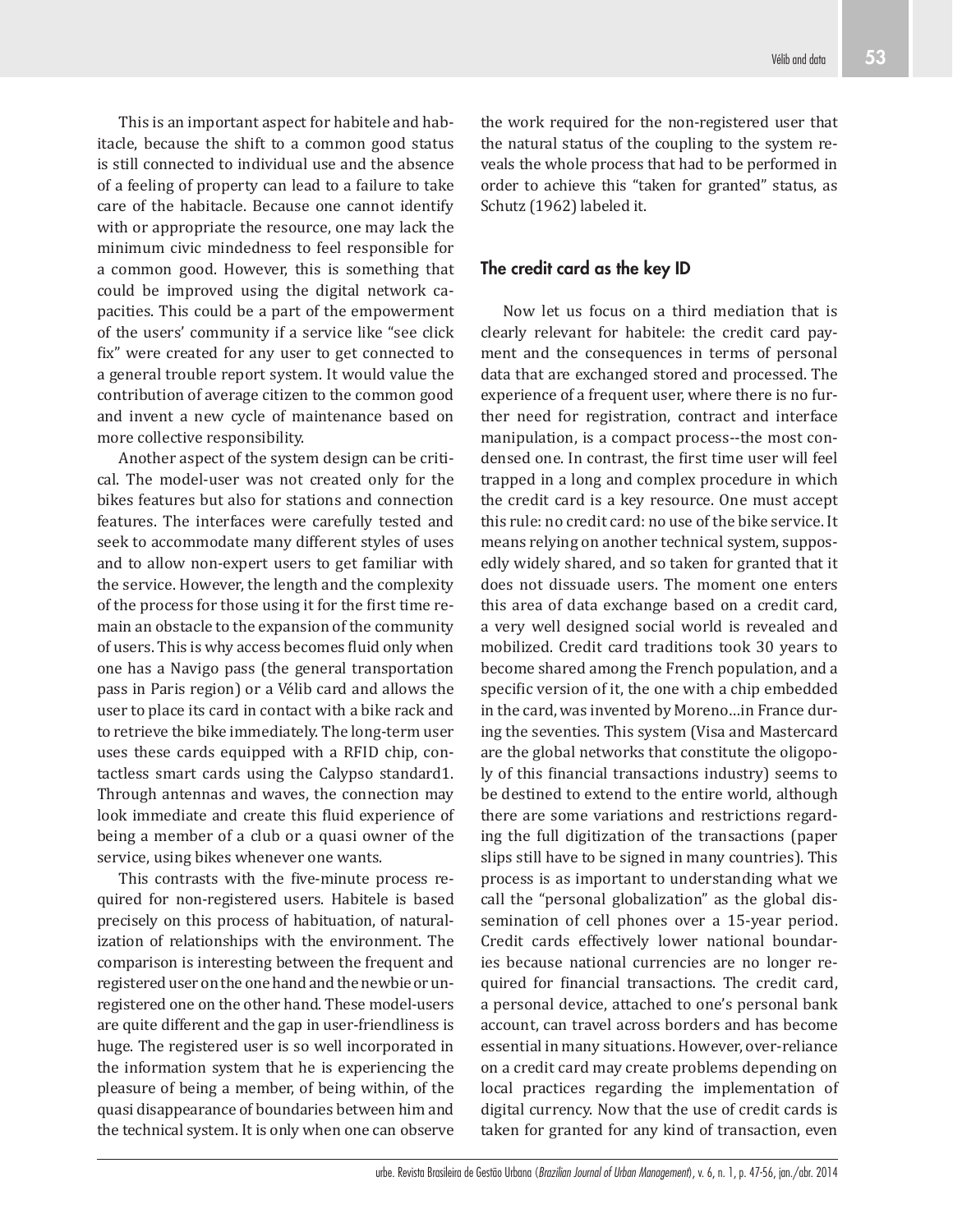on-line ones, regardless of the serious flaws in data security, there is no use questioning the implementation of a service such as the bike rental system. It is fully depending on this system, although the costs at stake are very low:  $\epsilon$  1,5 for the first half hour, that can be reproduced for free all day long, provided that the duration of the rent does not exceed half an hour, each time. What we have here is the success story of the extension of habitele through the naturalization of a specific means of payment. Achieving this result required a great deal of work designing terminals, reaching agreements between various partners about legal and financial aspects, and building confidence largely through very powerful insurances policies. The reliability of this system, especially by eliminating users' concerns about fraud, is impressive, even though it was achieved at a cost for all transactions. Most users largely ignore this transaction cost because it is so well distributed and limited. This extension of the habitele contributed to an important change in the implementation of local branches and bank offices for the public. Downtown offices and branches have been reduced to ATMs, available 24/7 thus avoiding office labor costs. The entire geography of access to banking services has been changed as a result of this invasion of credit cards requiring ATMs throughout the city. Habitele (which includes credit cards) is not just personal equipment. It affects the whole infrastructure of access.This is why it is always a transactional concept, helpful in accounting for the design of the material environment, and not just a personal data ecosystem.

When the bike service was implemented, it simply extended the proliferation of some kind of ATMs, in this case dedicated to a specific service. All automated terminals designed to buy and sell transportation tickets, fuel, and so on, operate as do ATMs, without any interaction with a human being. However, the bike service also involves a connection to one's personal banking information that is usually very critical and sensitive. This is especially so because the amounts at stake are not only the small fee we mentioned before, but also the deposit required to guarantee the return of the bike. At the time of this writing, an amount of 150 Euros is blocked as a deposit and will be cancelled only when the bike is returned albeit with a small delay of two days. This delay has been criticized by consumer associations which argue that for low income users using the system every day, the amount of the deposits can be cumulated to a point where they exceed the limits specified in the user's contract with his bank. The problem might not seem very significant but it shows that a technical system like the bike rental one cannot work without a strong and permanent flow of information from banks and at an individual level. In today's urban setting the main ID that serves as a reference and a guarantee is not the identity card or the passport, but the credit card. Credit cards are considered much more reliable especially when money transactions are involved because of all codes and controls involved. Individuals are now supposed to be equipped with a credit card, and to know how to maintain their right to use them.

# **Personal data and the facets of the user**

This bank guarantee behind the use of the credit card can be transferred to a personal contract with the provider. At this time, personal data, including banking data, are delivered to the system, through the web site at the moment the subscription is signed. The move to the web site for contract signing might be feasible through a mobile phone. However, this is not the kind of operation one usually does in the middle of the street, since a lot of personal information is required. Two types of subscriptions are proposed according to duration of the rental (45 minutes or 30 minutes) with a different rate ( $\text{\large\ensuremath{\in}} 39$  vs 29). With this subscription, the user agrees to become a member of a "clientele", which requires him to wave all restrictions on his personal data. At the beginning of the service with JC Decaux Company in 2007, the City of Paris was required to comply with the legal agency in charge of controlling information systems and database since 1978 (CNIL: "commission nationale informatique et libertés"). The CNIL required many changes in order to improve the privacy rules while using personal data:

- Location data connected to a personal account are saved only for long-term subscribers and not for short-term tickets users.
- Data required for the management of the subscription are saved and stored for 24 months except for validation data.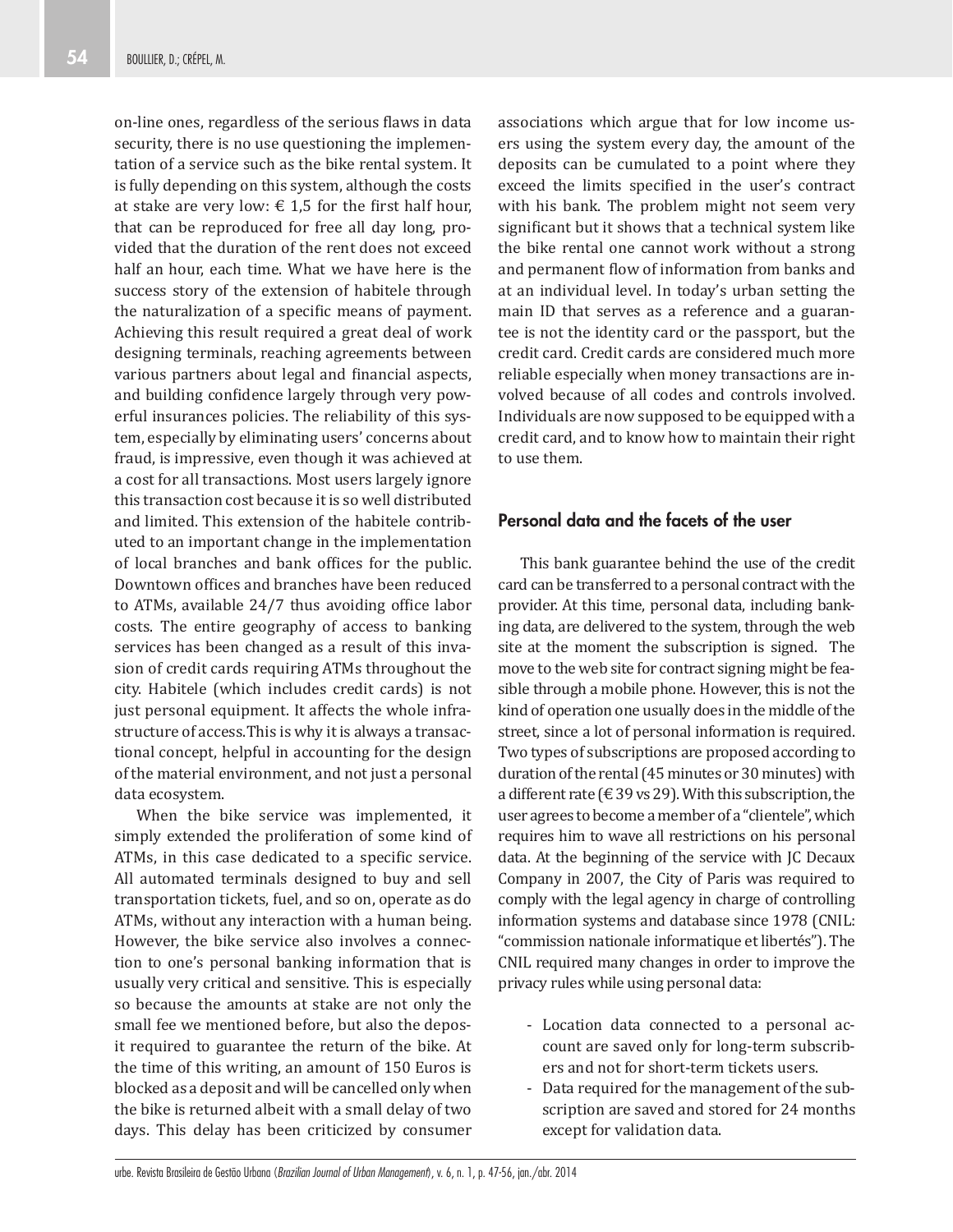- For long-term subscriptions, data related to the routes used by the bikers are anonymized once the duration of the trip has been calculated. Longer trips (over 30 minutes, therefore charged) are saved during 5 days in order to give the user the opportunity to contest the bills.
- Although the Navigo pass can be used for both bikes and public transportation, the connection between the 2 systems was not accepted.

These rules are mandatory and limit abusive intrusion into personal activity, which would be possible given that all permanent personal data can be related to real activity tracked by the information system. However, users must trust the service provider while they know that for commercial purposes it is critical to use CRM techniques (Consumer Relationship Management) and to follow the behavior of segments of the population. This follow-up has been possible since May 2013 when an Open Data policy was settled, provided that these data are only aggregated and anonymized ones. The value of this information (requests, uses, itineraries and so on) built on users' traces has become a hot issue among urban services providers and city managers. The trend towards open data systems is supposed to be inevitable but it remains a controversial issue for many cities and service providers. First this information must be processed as anonymous data. However, no one can really guarantee this request for privacy, since interconnection of behavioral traces may produce new opportunities for identifying people. And second, the ownership of this data is strongly disputed, some providers considering that this is a gold mine produced by their own service and not supposed to be shared by any other potential competitor. This is why only very general datasets are made available offering very few opportunities to invent really new and useful services for any other company.

The habitele of the user produces various layers that are still related to his personal engagement in the world but offering different facets of his status. As a client, he cannot deny the service provider access to his personal data. As a legal person with rights, the national authority protects him from database misuses. As an agent in a collective activity, he is computed as a dot moving from one station to another without any attributes. In this last

avatar, he becomes an element in a model or in a dataset that will be used for various purposes, some of which are not related to the bike activity, since these data may account for other patterns interesting other fields of business (for instance to decide the location of shops) or of civic interest. This is a good opportunity to tear down the supposedly "person-centered model" of "personal data ecosystem" and to move to a habitele approach: depending on the facets of profiles that are relevant, the data exchanged are different to the point where the connection with legal personal features can disappear. There is no such thing as a kernel of the "person" but only engagement in relationships. When carefully checked on the site of the service provider (https:// developer.jcdecaux.com/#/opendata/vls), the open data are only statistics related to the stations, or dynamic data related to the number of bikes available. In this format, the user as such disappears and is just the hidden agent of modifications in the allocation of resources. Bikes are the basic entity tracked, but they still have a relationship with the user who is the only one to make them move (apart from the maintenance team). One can say that in the bike rental system, bikes are the users and speak for themselves, because, due to legal constraints, there is no way to access the IDs of their users. In some ways, this situation is common to any retail activity or public transportation one that does not have any in-depth information about who their customers are. They only have the results of their users' behavior in the flow of goods, the occupation rate and the traces of entrance controls. Sometimes, the data are augmented by various kinds of surveys in order to represent the phantom public (LIPPMANN, 1927) and to translate it into "intermediary beings" (BOULLIER, 2010), the ones operated by the system.

## **Conclusion**

We followed the major mediations that make the system work and comply with the habitele cohesiveness. It appears that although service providers are mainly guided by technical efficiency and financial benefits, they cannot avoid looking for a seamless system that deeply changes the experience of the city. This is where the habitele model helps us understand what is at stake: the production of an envelope that